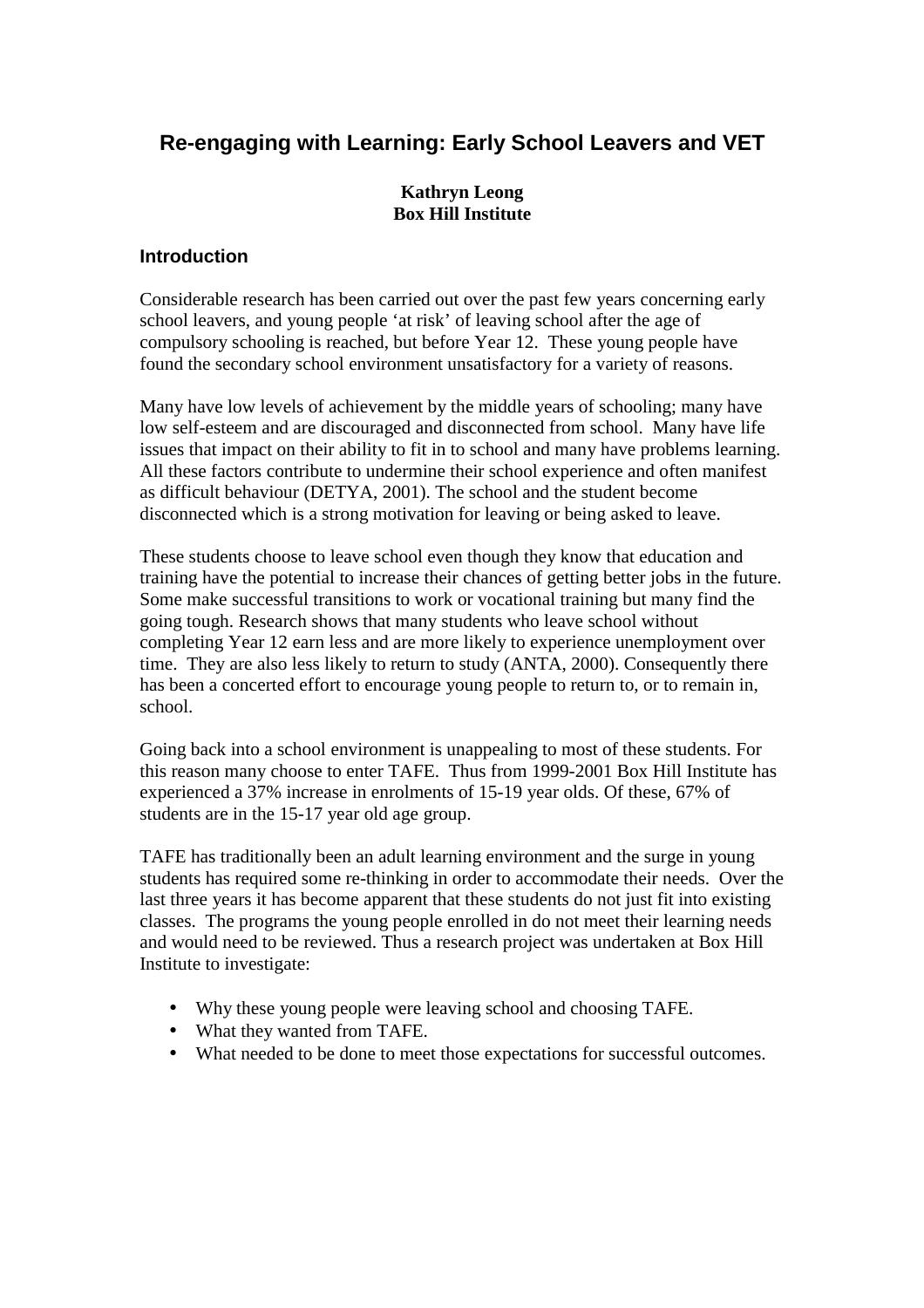# **Research Methodology**

The research employed a variety of methodologies:

- 1. A *Curriculum Reference Group* consisting of teachers from the Growth and Pathways (GAP), Certificate of General Education for Adults (CGEA), Victorian Certificate of Education (VCE) and Youth Unit programs was convened.
- 2. Institute stakeholders were consulted including:
	- Vocational teachers from Automotive, Art & Technology, Plumbing, Hospitality, Animal Studies and Electrical
	- Generalist teachers from Heath & Community Services, Vocational Access and Education (VAE) and the Youth Uni.
	- Youth Unit staff including the Managing Individual Pathways Coordinator, the GAP Coordinator and the Youth Unit Coordinator
	- Student Activities and Recreation Committee (SARC)
	- Specialist staff from Student Support Services, including the Student Support Services Coordinator
	- The Institute Schools Liaison Officer
	- Students from the full-time GAP program
	- Centre Managers from areas delivering the GAP program
- 3. Desktop research was undertaken into current Australian and international issues and practices concerning the specialised areas of youth 'at risk', youth returning to study and early school leavers
- 4. Investigation was made into programs being delivered by other TAFE and ACE providers including Wodonga Institute of TAFE, Swinburne Institute of TAFE, Chisholm Institute of TAFE, and the Donvale Living and Learning Centre.
- 5. Internal Data was analysed.

# **Findings**

The findings of our investigation concurred with those of research previously undertaken in Australia and overseas. It highlighted a range of reasons for these students leaving school and coming to TAFE, including literacy and numeracy issues, low self-esteem, disconnection from peers and teachers, feeling that teachers did not respect them, teaching methods, hostile school environment, limited curriculum options and restrictive time tables that hindered their choices. The young people were not so much disconnected from learning as disconnected from school. They were discouraged and lacking in confidence as learners.

# **Why TAFE?**

If school is no longer an option there are not too many other places in which students can continue their education. Adult and Community Education (ACE) providers are accessible but their numbers are usually severely restricted and pathways into other courses are not always available. TAFE is seen as a last chance option.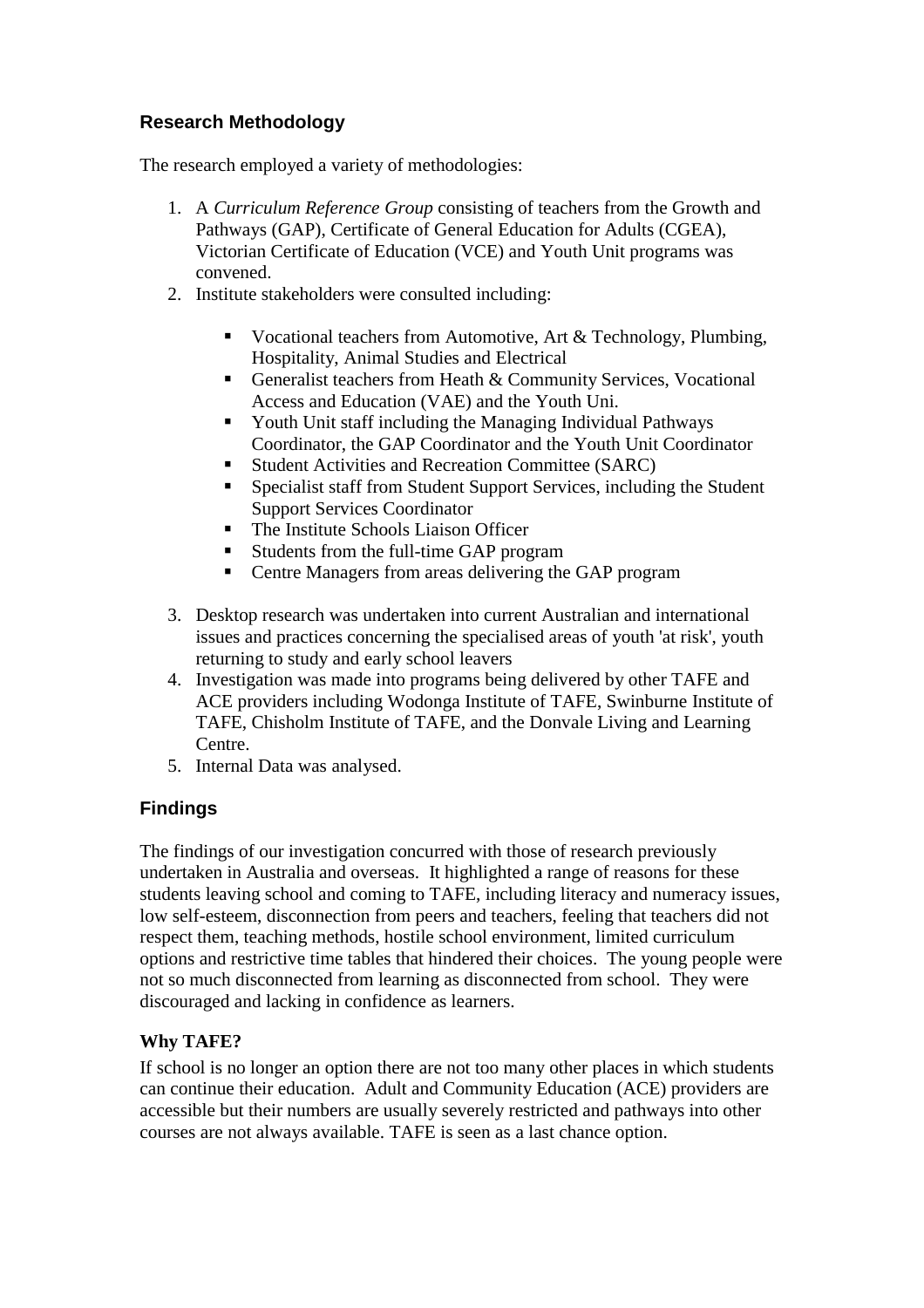However, the decision of these students to come to TAFE is based more on them their disconnection from the school system than on a clear-eyed view of what TAFE has to offer. TAFE is seen as a way back into education but there is still also an old view of TAFE, shared by many parents and teachers, that if a young person is not performing well academically at school they should learn a trade. In this view, TAFE provides 'hands on' education with an emphasis on practical application and so is more suited to the student who is less academically inclined.

Our research established that the young students coming to TAFE seek practical support with negotiating with government agencies. They want employment advice and opportunities for personal development. Many have to struggle with literacy and numeracy or family problems that leave them feeling inadequate and lacking in confidence. Some develop coping mechanisms that are destructive or hinder their ability to learn. They want flexible pathways into education, employment and training so they can continue their education, along with individual support that will help them to deal with personal issues and enable them to develop self-discipline and reliability. They want an ability to handle problems arising from substance abuse or difficult family situations and need positive and supportive relationships with other students and teachers, a sense of belonging and a cooperative as opposed to competitive learning environment.

TAFE is attractive because it offers an adult learning environment that encourages mutual respect between teacher and student. It offers flexible pathways and a variety of vocational and curriculum options. There is a culture of life-long learning and the modular nature of many courses allows students to work at their own pace. There are individual and flexible learning plans for students. Students gain credit for work successfully completed even if the whole course is not finished. TAFE has the facilities to support students, practically, emotionally and educationally through student support and counselling services.

# **Meeting the Challenge**

The challenge for Box Hill TAFE was to offer a learning experience that would reengage these discouraged learners and achieve positive outcomes for them. Our investigation indicated that they needed new approaches as well as more focussed programs and practices. We needed to develop the features of a learning environment that supported a whole person approach.

#### *A whole person approach*

The whole person approach is not just about making these students more employable or filling in the gaps in their education. It looks at all the person's needs and works to address them in an integrated way.

Implementing this approach required classes to have low student-teacher ratios, allowing more time per student and encouraging the development of good relationships between students and teachers that would enable these students to ask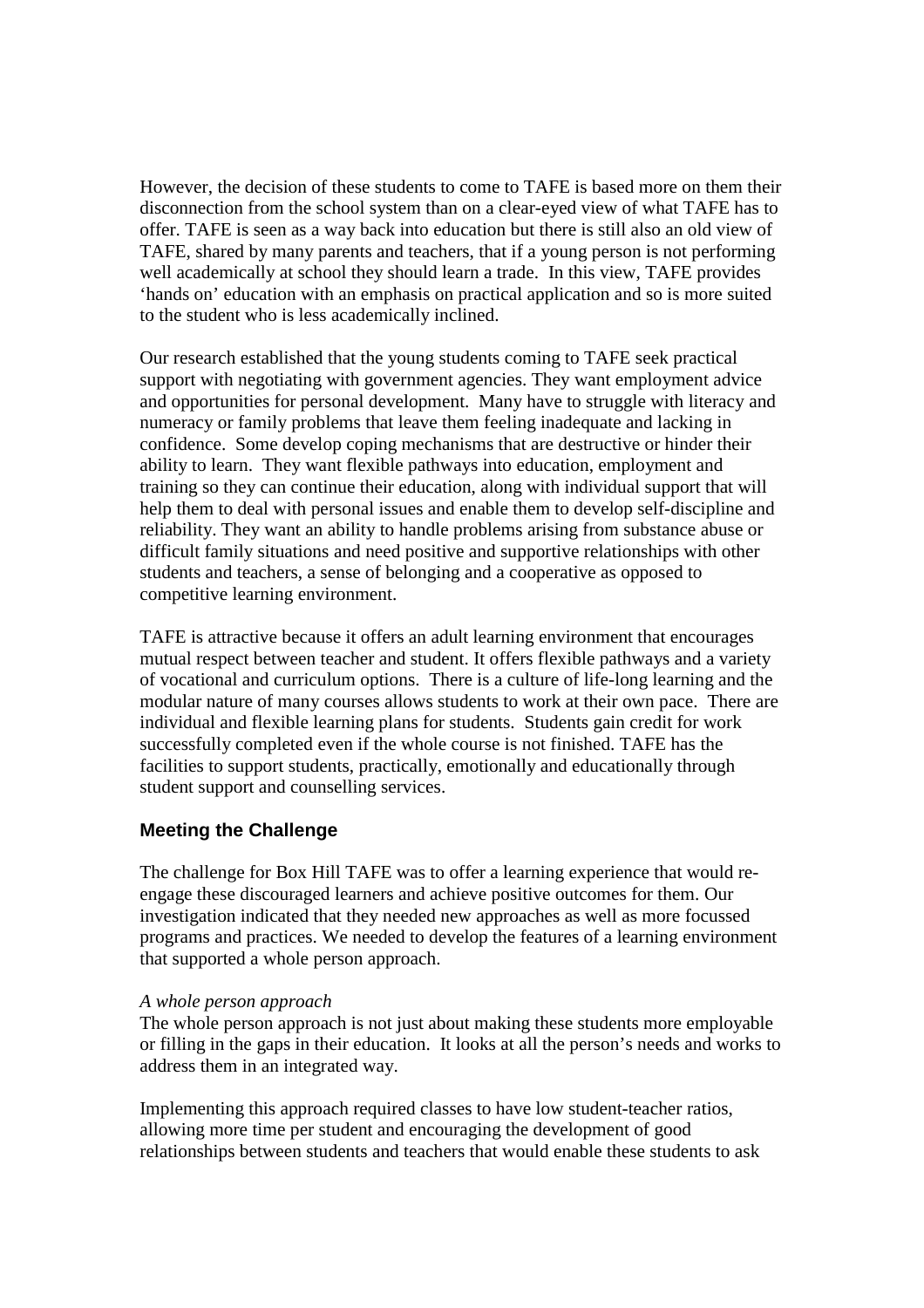for and receive help more often. The type of learning was important also. Students needed to be engaged in active learning to sustain and stimulate interest.

In addition, access to student support services needed to be improved and these services needed to be integrated with vocational programs. The students are generally not confident enough to make appointments with Student Support Services, especially if they are unfamiliar with the staff involved.

#### *Teachers and Teaching*

The young people are challenging to teach. Many staff felt isolated and alone in working with them. They sought professional development in the areas of young people and young people 'at risk'. It was important to provide support and encourage the establishment of a community of practice among staff committed to teaching young people.

# *Content*

We needed to review the content of some programs as some vocational modules were not at the appropriate level for the students or the delivery was too regimented. Issues of literacy and numeracy also needed to be dealt with in the context of the vocational module rather than separately. Students needed the theory of subjects linked closely to the practical skills. It was essential to give them the opportunity to succeed and achieve so they could reframe their identities as 'successful learners'. Interaction with the broader community was also needed to give practical experience and build confidence and a sense of belonging.

# *Framework and Pathways*

Because of the erratic schooling of many students, flexible structures were required that would allow them to learn and progress in ways that suited their needs. The great strength of the CGEA is its flexibility, which incorporates literacy and numeracy but still allows for diverging pathways to be accommodated. The ability to combine CGEA and some VCE units keeps options open for young people.

In the vocational area new foundation modules were needed and clear curriculum relationships established between them and further vocational education. The objective was to establish a flexible framework that would provide multiple exit and entry points along the qualification pathway. The nomination of Box Hill Institute as a Victorian Certificate of Applied Learning (VCAL) trial site contributed to this flexibility.

# *Beyond TAFE*

TAFE is not suitable for everyone. Some students have problems that may be better served by other, smaller providers. By building collaborative relationships with community providers and outside agencies, TAFE can assist these young people to establish alternative pathways that can lead back to TAFE at a more appropriate time.

# **Outcomes**

As our programs and structure mature we hope to improve the outcomes for all students in this area. At present 80% of the students in our 2001 intake are continuing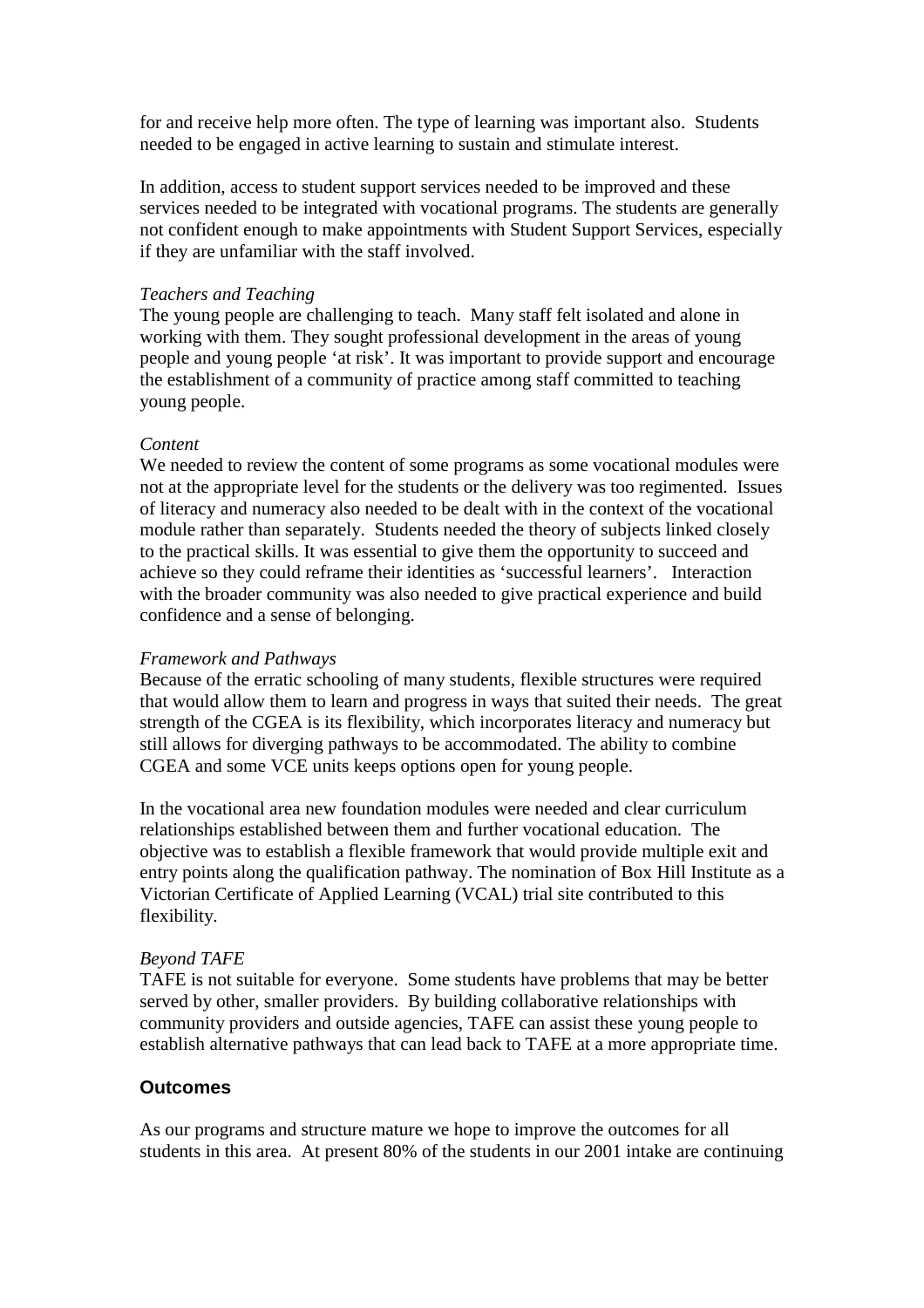in education or have gained employment in 2002. Our target is success for all students.

#### **References**

Australian National Training Authority 2000, *Leaving school early*, Melbourne.

- Bates, S & Wiltshire, C 2000, 'Making literacy and numeracy support a normal part of VET delivery: The course in Applied Vocational Study Skills'. In *Lens on Literacy*, Proceedings of the Australian Council for Adult Literacy Conference, 21-23 September, Perth, Western Australia: ACAL [Online]. Available: http://cleo.murdoch.edu.au/confs/acal/procs/bates.html [2001, November 22].
- Bradshaw, Della, Clemens, Allie, Donovan, Cathy & McCrae, Helen 2001, *Room to move: why school/ACE partnerships expand opportunities for potential early school leavers* - a report for the Victorian Full Service Schools Program, Department of Education, Employment and Training, Victoria.
- Bye, Jayne 2000, *Making pathways: young people and their informal vocational learning*. Discussion paper, UTS Research Centre for Vocational education and Training, Sydney.
- Curtain, R 2001, 'How young people are faring in 2001: learning, work and transition: a summary', in *Understanding Youth Pathways*, proceedings of the Australian Council of Educational Research, Conference, 15-16 October, Melbourne, Victoria.
- Department of Education, Employment and Training (DEET) 2000, *Ministerial review of post-compulsory education and training pathways in Victoria: final report*. August 2000 (Chairperson: Peter Kirby), Victoria.
- Department of Education, Employment and Training (DEET) 2001, *Knowledge, innovation, skills and creativity, A discussion paper on achieving the goals and targets for Victoria's education and training system*, September.
- Department of Education, Training and Youth Affairs (DETYA) 2001 *Building relationships: making education work - a report on the perspective's of young people*, Canberra.

Department of Education, Training and Youth Affairs (DETYA) 2001, *Footprints to the future: report from the Prime Minister's Youth Pathways Action Plan Taskforce 2001*, Canberra.

Dwyer, Peter, Stokes, Helen, Tyler Debra & Holdsworth, Roger 1999, *Negotiating staying and returning: young people's perspectives on schooling and the youth allowance*, Department of Education, Victoria. [Online] Available: http://www.successfullearning.com.au/resources.html [2001, November 22].

Ericson, Anne 2001, *Report on the GAP program*, Unpublished - Box Hill Institute.

- James, Pauline, St Leger, Pam & Ward, Kevin 2001, *Making connections: the evaluation of the Victorian Full Service Schools Program*, Department of Education, Employment and Training, Victoria.
- Kearns, Peter 2001, *Generic skills for the new economy,* NCVER for ANTA.

Lerman, Robert I 2000, *Improving career outcomes for youth: lessons from the US and OECD experience*, Urban Institute (for the US Department of Labor, Employment and Training Administration) [Online]. Available: http://www.urban.org/employment/oecd.html [2001, November 22].

Marks, G & McMillan, J 2001, 'Early school leavers: who are they why do they leave, and what are the consequences?' In *Understanding Youth Pathways*,